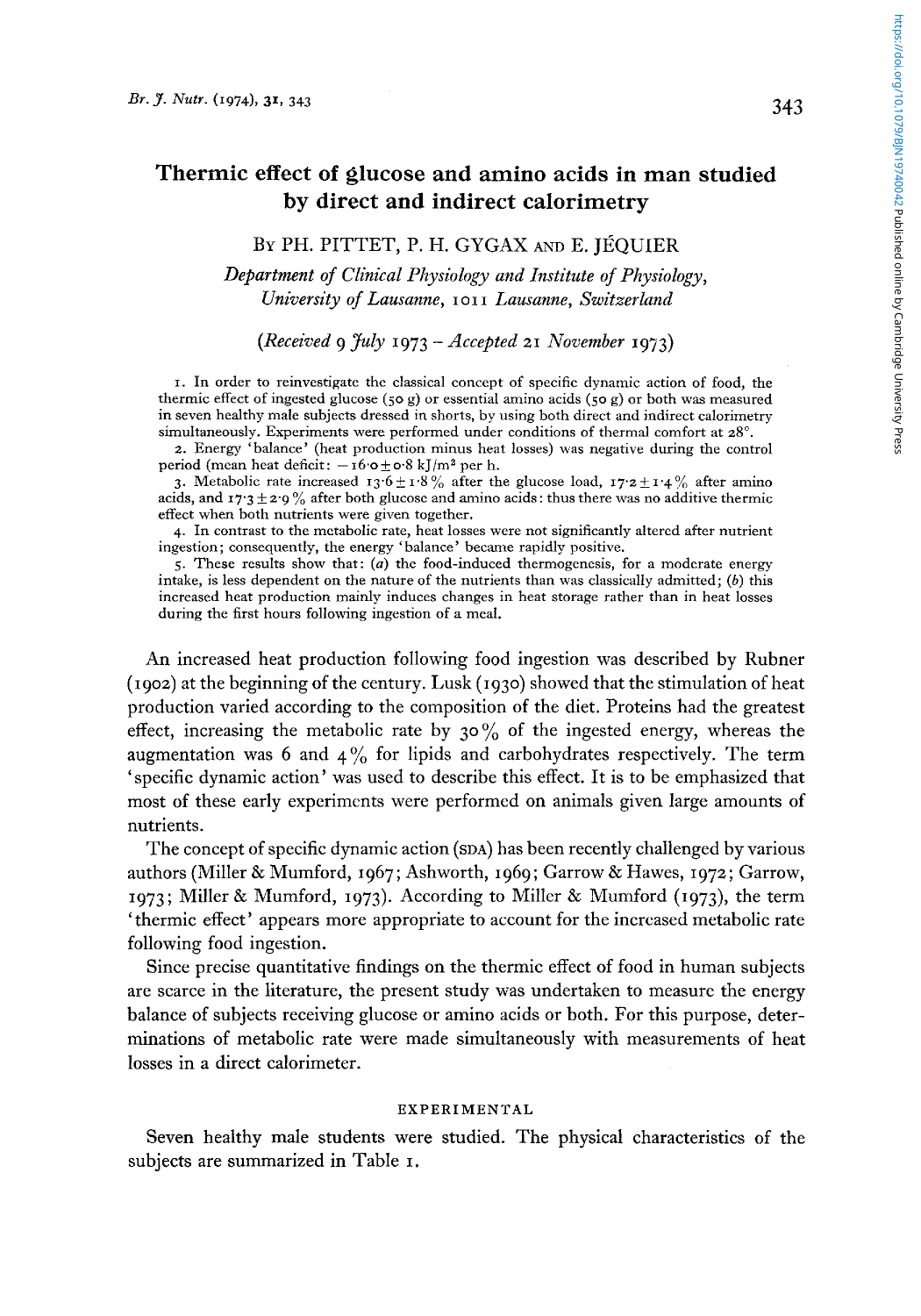|            |                           |           | Percentage of     |           |                 |
|------------|---------------------------|-----------|-------------------|-----------|-----------------|
| Subject    | Age (years)               | Height(m) | (m <sup>2</sup> ) | $Wt$ (kg) | ideal wt $(\%)$ |
| G.N.       | 22                        | r·82      | 1.95              | 74.7      | 108             |
| B.D.       | 19                        | 1.76      | 1.75              | $6r$ o    | 94              |
| C.J.       | 20                        | 1.00      | 2.05              | 77.7      | 103             |
| G.P.       | 25                        | 1.77      | 1.81              | 65.4      | 100             |
| M.M.       | 23                        | 1.73      | 1.77              | 64.0      | 102             |
| H.M.       | 20                        | 1.70      | 1.89              | 77.9      | 129             |
| $S.J.-Cl.$ | 21                        | 1.82      | 2.02              | 81.1      | <b>II7</b>      |
| Mean       | 21.4                      | 1.79      | 1.8 <sub>9</sub>  | 71.7      | 107.6           |
| <b>SE</b>  | $\mathbf{o}$ $\mathbf{8}$ | 0.03      | 0.05              | $3^\circ$ | 4.5             |

Table I. *Main physical characteristics of the seven male human subjects* 

The seven subjects were given the three following meals: **(I)** ingestion of 5og glucose; *(2)* ingestion of **50** g of a balanced mixture of essential amino acids (Nesmida; Nest16 Company, Vevey, Switzerland); *(3)* ingestion of 50 g glucose+ 50 *g* of the mixture of amino acids. One subject (G.N.) did not perform the third test.

Subjects were fasted for 12 h before the experiment. After a period of rest of I h in a constant-temperature room (at **28"** and 30 % relative humidity), the fasting subject, dressed in shorts, was introduced into the calorimeter ; the ambient conditions in the calorimeter were identical to those of the constant-temperature room. Control measurements were taken during **40** min; then the subject received the test meal and measurements were taken during a period of  $2.5$  h. The following measurements were made continuously during the tests: internal temperature, by a tympanic probe and a sublingual probe; mean skin temperature, by weighting eight different skin temperatures according to Hardy & Du Bois **(1937)** ; metabolic rate and respiratory quotient (RQ) from determinations of ventilation and of the concentration of  $O_2$  and  $CO_2$  in the expired air in an open circuit (Gomez, Jéquier, Chabot, Büber & Felber, **1972**).

The amount of protein (or amino acids) metabolized was calculated from the urinary nitrogen excretion (Du Bois, **1924).** The non-protein respiratory quotient was then determined, and the tables of Lusk **(1924)** were used for computing the amounts of carbohydrates and lipids which were oxidized during the test.

The total heat losses were measured by gradient layer direct calorimetry (Spinnler, Jéquier, Favre, Dolivo & Vannotti, **1973**); this method enables separate measurements of ' dry heat losses' (radiation + convection) and evaporative heat losses (insensible perspiration and sweating), to be carried out.

Statistical analyses were performed with Student's *t* test for paired or unpaired results. The threshold of significance was chosen for a *P* < *0.05.* 

### RESULTS

After the three test meals, the metabolic rate measured over a period of **150** min increased significantly, by  $13.6\%$  of the initial rate for glucose, by  $17.2\%$  for amino acids and by **17.3** % for the meal of glucose+amino acids (Fig. **I** and Table **2).** The increments observed in the three tests  $(\Delta M)$  are not significantly different,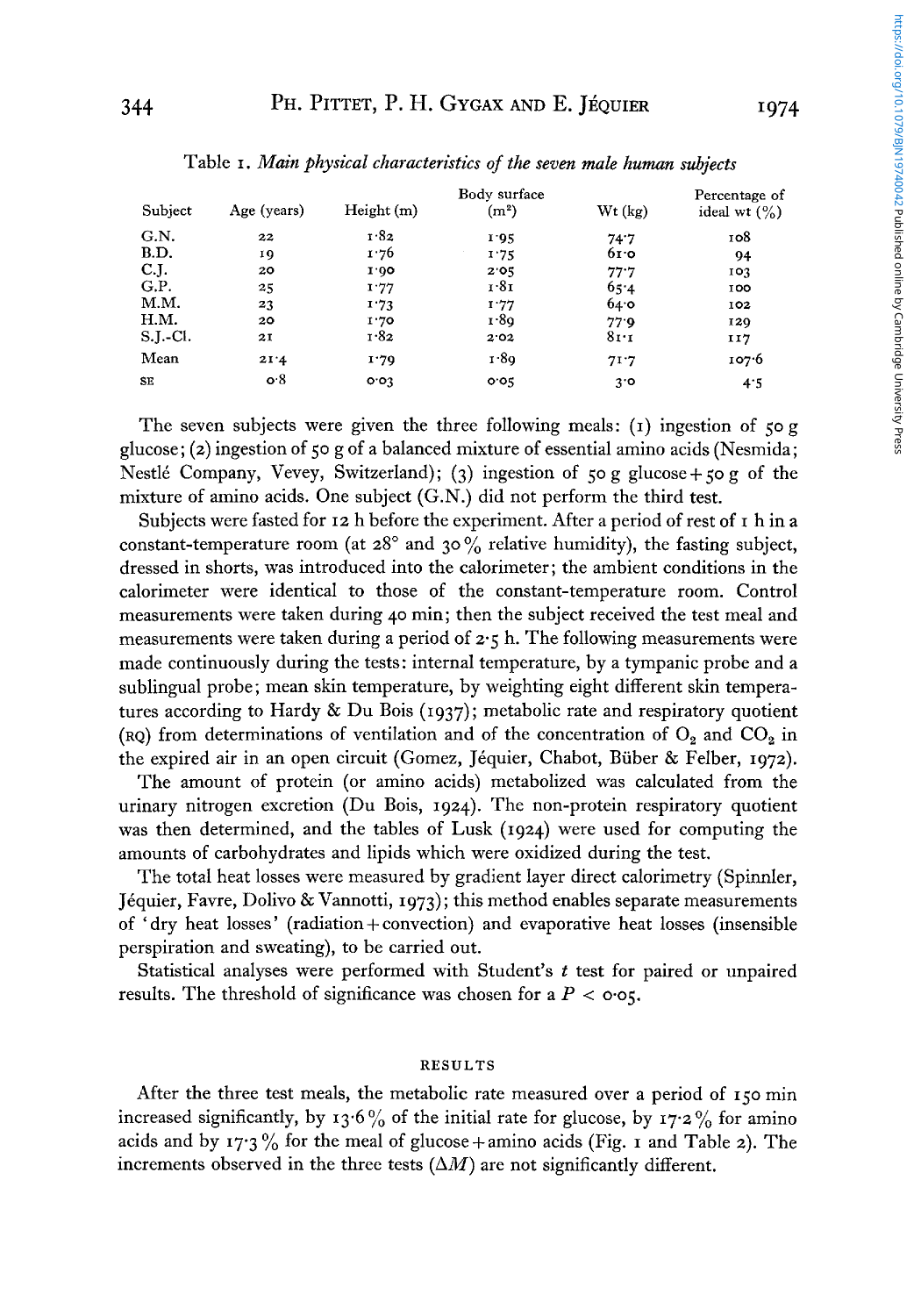

**Fig. I.** Metabolic rate of male human subjects during a 40 min control period and during five periods of 30 min after ingestion of: **(a) jo** g glucose, *(b)* jo g amino acids and **(c)** *50 g*  glucose + *<sup>50</sup>g* amino acids. The thick line represents the mean value for the **group.** The mean increase in metabolic rate for each meal **is** given in Table *2.* The degree of significance of the variation of the metabolic rate after each meal was: (a)  $P < \text{o}\text{-}\text{o}\text{-}\text{o}\text{r}$ , (b)  $P < \text{o}\text{-}\text{o}\text{-}\text{o}\text{r}$ , (c)  $P < \text{o}\text{-}\text{o}\text{-}\text{r}$ . Paired *t* tests on the increase in metabolic rate between the three loads showed no significant differences between them.

Time o: mean value for the 40 min control period.

It is important to note that we obtained an increase of metabolic rate with the single load of 840 **kJ** *(zoo* kcal) supplied either as glucose or amino acids similar to the stimulation observed after the double nutrient load (1680 **kJ** or 400 kcal).

Catabolism of the different substrates is shown in Table *3.* After the ingestion of glucose, the oxidation rate of this substrate increased, whereas the catabolism of lipid and protein was about unchanged. After the ingestion **of** amino acids, the catabolism of these nutrients alone was increased. The combined meal induced an increase in glucose oxidation similar to that in the first test, whereas amino acid consumption was lower than in the second test.

Table *z* shows the metabolic rate and the total heat losses before and after the test meal. During the period following the meal, the total heat losses were not modified; similarly, the insensible perspiration, which represented  $27\%$  of the total hcat losses, was unaffected by the meal.

The thermal energy ' balance' (gains or losses in heat) can be determined by calculation of the difference between metabolic rate and heat losses. In all subjects, the energy balance was negative during the control period: their heat losses were larger than their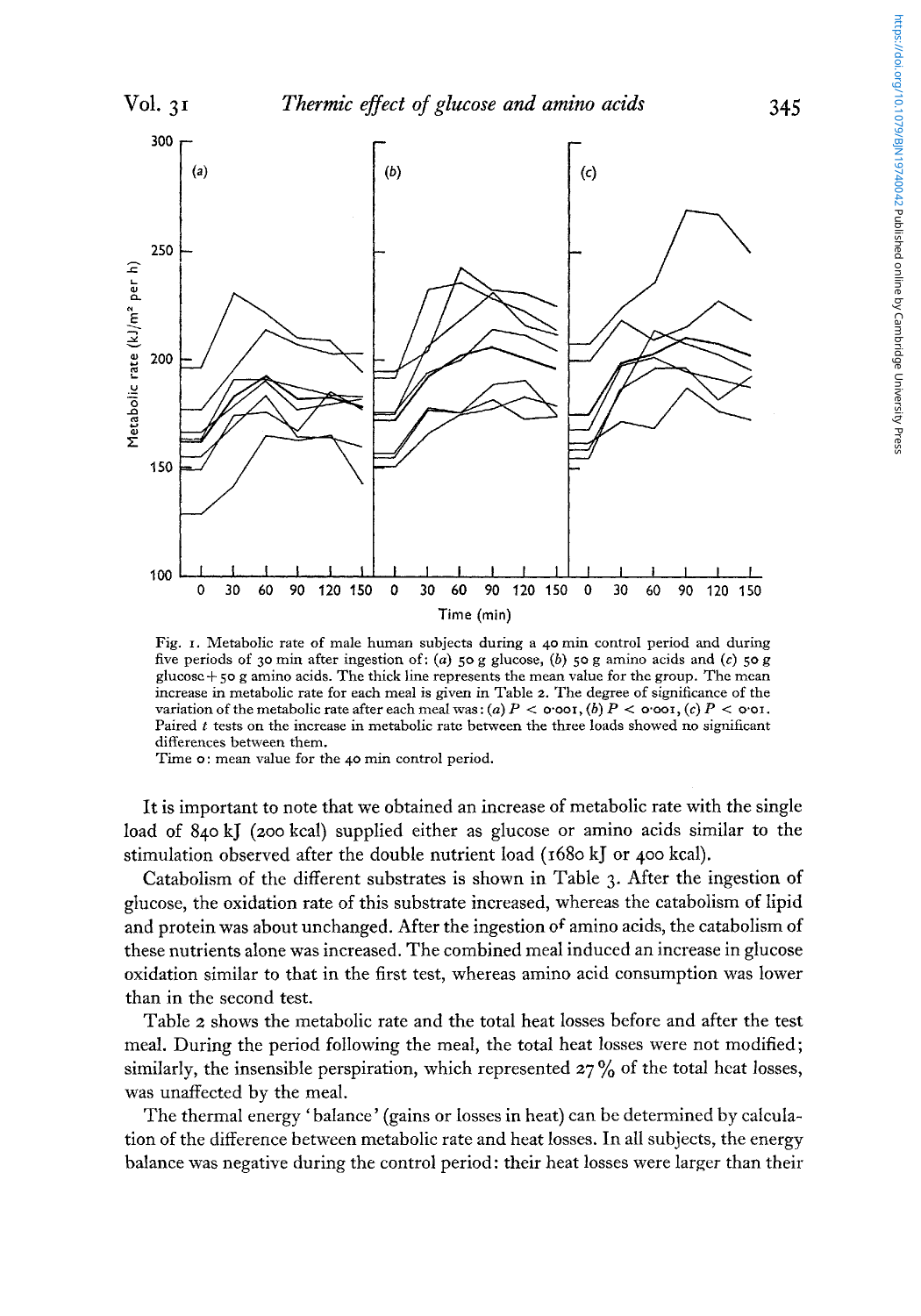Table 2. Heat production, in male human subjects, calculated by indirect calorimetry (ind) and heat losses measured by direct calorimetry (dir) in a 40 min control period and during five 30 min periods after the ingestion of a meal of (a) glucose (50 g)  $(b)$  essential amino acids (50 g) or (c) both (kf/m<sup>2</sup> per h,  $\pm$  SE)

|                        |                |                                |                                |                                | (a) Glucose meal<br>After (30 min periods) |                                |                                |                             | Mean                    |
|------------------------|----------------|--------------------------------|--------------------------------|--------------------------------|--------------------------------------------|--------------------------------|--------------------------------|-----------------------------|-------------------------|
| Subject<br>calorimetry |                | Before<br>(control)            | $\mathbf{I}$                   | $\mathbf{z}$                   | 3                                          | 4                              | 5                              | ${\bf Mean}$                | as $\%$ of<br>controls* |
| B.D.                   | Ind            | $149 \pm 3.3$                  | $174 \pm 1.7$                  | $176 \pm 0.7$                  | $166 + 20$                                 | $185 \pm 3.3$                  | $177 + 40$                     | $176 \pm 3.1$               | $+18.1$                 |
|                        | Dir            | $155 \pm 1.0$                  | $161 \pm 1.4$                  | $160 \pm 0.5$                  | $145 \pm 1.6$                              | $159 + 54$                     | $173 \pm 3.4$                  | $160 \pm 4.1$               | $+3.2$                  |
| S.J.                   | Ind            | $166 \pm 2$ o                  | $180 + 6.6$                    | $190 \pm 5.1$                  | $177 \pm 3.2$                              | $179 \pm 5.0$                  | $183 \pm 2.7$                  | $182 + 2.2$                 | $+9.6$                  |
|                        | Dir            | $187 \pm 0.2$                  | $178 \pm 0.9$                  | $186 \pm 2.4$                  | $185 \pm 2.1$                              | $177 \pm 1.1$                  | $175 + 0.7$                    | 181±2·1                     | $-3.2$                  |
| C.J.                   | Ind            | $177 \pm 1.4$                  | $196 \pm 7.3$                  | $214 \pm 4.6$                  | $207 \pm 2.6$                              | $203 \pm 1$ <sup>t</sup>       | $203 \pm 1.8$                  | $205 \pm 3.0$               | $+15.8$                 |
|                        | Dir            | $180 \pm 7.2$                  | $192 \pm 1.6$                  | $206 \pm 8.5$                  | $211 \pm 2.6$                              | $206 \pm 4.3$                  | $205 \pm 1.8$                  | $204 \pm 3.2$               | $+13.3$                 |
| G.P.                   | Ind            | $163 \pm 0.6$                  | $191 \pm 3.6$                  | $191 \pm 5.5$                  | $186 \pm 3.1$                              | $184 \pm 24$                   | $183 \pm 14$                   | $187 \pm 1.8$               | $+14.7$                 |
|                        | Dir            | $195 \pm 1.5$                  | $189 \pm 1.7$                  | $186 + 1.3$                    | $186 \pm 0.8$                              | $185 \pm 0.1$                  | $185 \pm 0.7$                  | $186 \pm 0.7$               | $-4.6$                  |
| M.M. Ind               | Dir            | $129 \pm 4.9$<br>$171 \pm 4.2$ | $142 \pm 6.8$<br>$177 \pm 0.2$ | $165 \pm 2.2$<br>$185 \pm 1.7$ | $163 \pm 3.7$<br>$186 \pm 2.8$             | $165 \pm 0.6$<br>$181 \pm 1.4$ | $143 \pm 3.1$<br>$179 \pm 3.1$ | $155 \pm 5.4$<br>$182 + 18$ | $+20.2$<br>$+6.4$       |
| H.M.                   | Ind            | $155 \pm 9.1$                  | $169 \pm 6.9$                  | $183 \pm 0.6$                  | $163 \pm 1.5$                              | $165 \pm 2.6$                  | $160 + 3.1$                    | $168 \pm 4.1$               | $+8.4$                  |
|                        | Dir            | $210 \pm 50$                   | $175 \pm 0.9$                  | $182 \pm 0.7$                  | $183 \pm 1.0$                              | $183 \pm 0.7$                  | $184 \pm 0.4$                  | $181 \pm 1.7$               | $-13.8$                 |
| G.N.                   | Ind            | $196 \pm 2.2$                  | $231 \pm 3.5$                  | $222 \pm 8.6$                  | $210 + 12$                                 | $209 \pm 2.7$                  | $194 \pm 3.6$                  | $213 \pm 6.2$               | $+8.7$                  |
|                        | $\mathbf{Dir}$ | $185 \pm 2.9$                  | $191 \pm 1.7$                  | $194 \pm 3.5$                  | $193 \pm 1.2$                              | $192 \pm 0.0$                  | $185 \pm 3.2$                  | $191 \pm 1.7$               | $+3.2$                  |
| Mean                   | Ind            | $162 + 7.2$                    | $183 \pm 10.4$ $192 \pm 7.6$   |                                | $182 + 7.6$                                | $184 + 6.5$                    | $178 \pm 7.8$                  | $184 \pm 7.6$               | $+$ 13.6 $\pm$<br>1.8   |
|                        | Dir            | $183 \pm 6.6$                  | $180 \pm 4.2$                  | $186 \pm 5.3$                  | $185 \pm 7.3$                              | $184 \pm 5.3$                  | $185 \pm 4.0$                  | $184 \pm 5.1$               | $+ \circ 6 +$<br>3.3    |
|                        |                |                                |                                |                                | (b) Amino acid meal                        |                                |                                |                             |                         |
| B.D.                   | Ind            | $157 \pm 1.8$                  | $177 + 2.5$                    | $176 \pm 2.3$                  | $182 \pm 1.9$                              | $173 \pm 4.4$                  | $174 \pm 3.2$                  | $176 \pm 1.5$               | $+12.7$                 |
|                        | Dir            | $153 \pm 2.6$                  | $159 \pm 2.5$                  | $150 \pm 0.7$                  | $169 \pm 3.2$                              | $177 + 22$                     | $164 \pm 1.7$                  | $164 \pm 4.5$               | $+7.2$                  |
| S.J.                   | Ind            | $175 \pm 10$                   | $194 \pm 3.3$                  | $200 + 50$                     | $215 \pm 3.6$                              | $202 + 3.7$                    | $105 \pm 10$                   | $201 + 3.6$                 | $+14.9$                 |
|                        | Dir            | 197±7.9                        | $183 \pm 1.1$                  | $178 \pm 0.8$                  | $183 \pm 1.6$                              | $185 \pm 2.1$                  | $181 \pm 0.4$                  | $182 \pm 1.2$               | $-7.6$                  |
| C.J.                   | $_{\rm Ind}$   | $195 \pm 5.9$                  | $204 \pm 4.7$                  | $243 \pm 5$ o                  | $232 \pm 8.1$                              | $231 \pm 3.6$                  | $225 \pm 1.6$                  | $227 + 6.5$                 | $+16.4$                 |
|                        | Dir            | $205 \pm 0.5$                  | $189 \pm 3.6$                  | $207 \pm 3.1$                  | $213 \pm 6.7$                              | $221 \pm 0.6$                  | $225 \pm 0.4$                  | $211 \pm 6.4$               | $+2.9$                  |
| G.P.                   | Ind            | $155 \pm 3.1$                  | $178 + 32$                     | $176 \pm 5.5$                  | $189 + 2.8$                                | $0.1 \pm 1.01$                 | $185 \pm 5.6$                  | $184 \pm 3.0$               | $+18.7$                 |
|                        | Dir            | $2I4 \pm 0.7$                  | $205 \pm 1.9$                  | $198 \pm 1.9$                  | $203 \pm 12$                               | $203 \pm i$                    | $208 \pm 4.3$                  | $203 \pm 1.6$               | $-5r$                   |
| M.M.                   | Ind            | $193 \pm 2.7$                  | $233 \pm 9.0$                  | $236 \pm 2.9$                  | $229 + 7.6$                                | $223 + 44$                     | $214 + 20$                     | $227 + 3.9$                 | $+17.6$                 |
|                        | Dir            | $213 \pm 21$                   | $203 \pm 1.0$                  | $197 \pm 2.1$                  | $195 \pm 2.1$                              | $194 \pm 2.3$                  | $192 \pm 1.8$                  | $197 \pm 1.9$               | $-7.5$                  |
| H.M.                   | Ind            | $151 \pm 0.5$                  | $166 \pm 2.4$                  | $175 \pm 1.9$                  | $178 \pm 2.7$                              | $183 \pm 3$ o                  | $179 \pm 0.7$                  | $176 \pm 2.7$               | $+16.6$                 |
|                        | Dir            | $175 \pm 1.3$                  | $186 \pm 3.2$                  | $184 \pm 1.6$                  | $196 \pm 2.8$                              | $202 + 0.1$                    | $201 \pm 0.5$                  | $194 + 3.7$                 | $+10.0$                 |
| G.N.                   | Ind            | $175 \pm 1.8$                  | $205 \pm 0.1$                  | $219 \pm 1.4$                  | $231 \pm 1.0$                              | $216 \pm 5.5$                  | $212 \pm 40$                   | $217 + 43$                  | $+24.0$                 |
|                        | Dir            | $16i \pm i$                    | $177 + 2.7$                    | $178 \pm 2.3$                  | $184 \pm 3.6$                              | $192 + 3.2$                    | $202 \pm 0.4$                  | $186 \pm 4.7$               | $+15.5$                 |
| Mean                   | Ind            | $172 \pm 6.9$                  | $194 \pm 8.5$                  | $204 \pm 113$                  | $208 \pm 9.2$                              | $203 + 8.4$                    | $198 \pm 7.6$                  | $201 \pm 8.9$               | $+17.2 \pm$             |
|                        | $\mathbf{Dir}$ | $188 + 9.6$                    | $186 \pm 5.6$                  | $185 \pm 7.1$                  | $192 \pm 5.5$                              | $196 \pm 5.3$                  | $196 \pm 7.4$                  | $191 \pm 5.8$               | 1.4<br>$+2.3 +$<br>3.6  |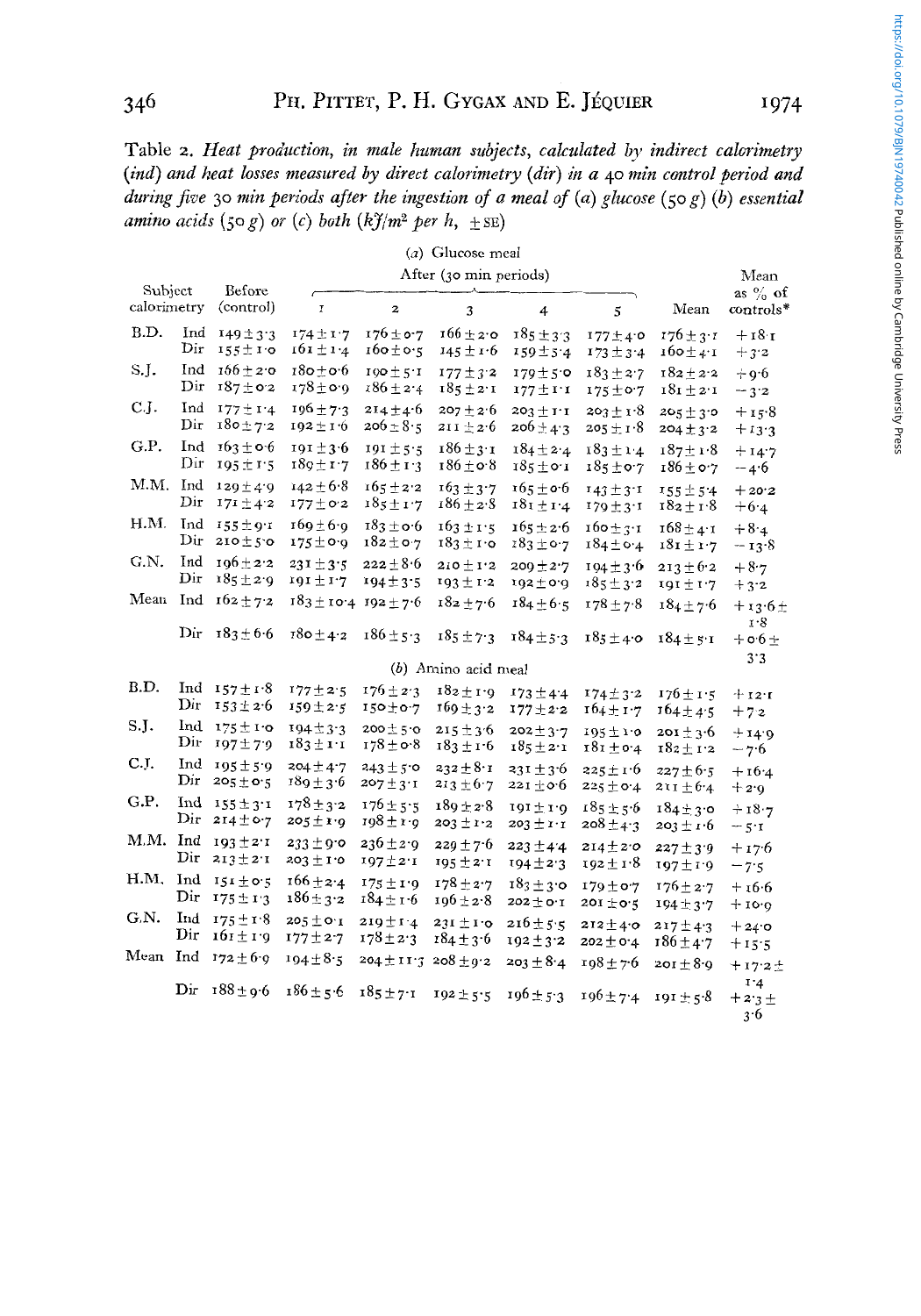Table *2. (cont.)* 

|                        |              |                     |               |                  | $(c)$ Glucose + amino acid meal |                |                           |                |                      |
|------------------------|--------------|---------------------|---------------|------------------|---------------------------------|----------------|---------------------------|----------------|----------------------|
| After (30 min periods) |              |                     |               |                  |                                 |                |                           |                | Mean as              |
| Subject<br>calorimetry |              | Before<br>(control) | 1             | $\boldsymbol{2}$ | 3                               | $\overline{4}$ | 5                         | Mean           | $%$ of<br>controls*  |
| B.D.                   | Ind          | $160 \pm 2.5$       | $185 \pm 2.6$ | $214 + 92$       | $208 \pm 3.5$                   | $203 + 2.6$    | $196 \pm 1.8$             | $201 \pm 50$   | $+25.6$              |
|                        | Dir          | $176 \pm 0.2$       | $183 \pm 0.3$ | $183 \pm 3.4$    | $181 \pm 1$                     | $192 \pm 2.5$  | $185 \pm 1.8$             | $185 \pm 1.9$  | $+5.1$               |
| SJ.                    | Ind          | $200 + 0.7$         | $223 \pm 3.7$ | $204 \pm 5$ 'I   | $210 \pm 8.9$                   | $233 + 0.7$    | $224 + 54$                | $210 + 51$     | $+9.5$               |
|                        | Dir          | $195 \pm 3.2$       | $182 \pm 14$  | 180±1.0          | $174 \pm 0.8$                   | $170 \pm 0.7$  | $172 + 2.7$               | $176 \pm 2.3$  | $-9.7$               |
| C.J.                   | Ind          | $207 + 0.5$         | $226 + 1.9$   | $236 \pm 5.9$    | $270 + 9.4$                     | $268 + 6$ o    | $250 + 9.1$               | $250 + 8.7$    | $+20.8$              |
|                        | Dir          | $192 + 24$          | $195 \pm 3.3$ | $190 + 3.1$      | $214 \pm 7.8$                   | $223 \pm 1.9$  | $221 \pm 0.09$            | $200 \pm 6.8$  | $+8.9$               |
| G.P.                   | Ind          | $168 + 1.8$         | $198 \pm 1.5$ | $202 + I'$       | $195 \pm 0.0$                   | $192 + 40$     | $188 \pm 0.5$             | $195 \pm 2.4$  | $+16.1$              |
|                        | Dir          | $193 \pm 3.9$       | $187 + 0.8$   | $189 \pm 1.7$    | $190 \pm 3.3$                   | $193 \pm 2.4$  | $189 \pm 4.7$             | $0.1 \pm 0.01$ | - 16                 |
| M.M.                   | Ind          | $155 \pm 1.0$       | $186 \pm 24$  | $196 + 10$       | $197 + 4.5$                     | $182 \pm 4.6$  | $194 \pm 0.7$             | $191 \pm 3.0$  | $+23.2$              |
|                        | Dir          | $180 \pm 1.2$       | $177 \pm 0.3$ | $182 \pm 20$     | $187 \pm 1.5$                   | $186 \pm 3.4$  | $195 \pm 0.7$             | $185 \pm 2.9$  | $+2.8$               |
| H.M.                   | Ind          | $162 + 0.8$         | $172 + 2.8$   | $169 + 3.1$      | $187 \pm 4.3$                   | 177土43         | $173 \pm 3.2$             | $176 \pm 3.0$  | $+8.6$               |
|                        | $_{\rm Dir}$ | $183 \pm 1.7$       | $185 \pm 3$ o | $188 \pm 5.8$    | $195 \pm 1.9$                   | $201 \pm 1$ 'I | $199 \pm 3.0$             | $194 \pm 3.0$  | $+6.0$               |
| Mean                   | Ind          | 175±9'1             | $198 \pm 8$ . | $203 + 8.9$      | $211 \pm 123$                   |                | $200 \pm 1402204 \pm 114$ | $205 \pm 100$  | $+17.3 \pm$<br>2.0   |
|                        | Dir.         | $186 \pm 6.7$       | $185 \pm 2.4$ | $185 \pm 1.7$    | $190 \pm 5.7$                   | $194 \pm 72$   | $194 \pm 6.6$             | $190 + 4.5$    | $+$ 1.9 $\pm$<br>2.7 |

Table **3.** *Mean oxidation rate (mgimin), in male human subjects, of carbohydrates, fatty*  acids and amino acids calculated by indirect calorimetry and by urinary nitrogen measure*ments before and after test meals of glucose (50g), essential amino acids (50g) or both* 

|                            |                                 |                                               |                |                                      |                           | $\frac{1}{2}$ dean Ind 175 $\pm$ 91 198 $\pm$ 80 203 $\pm$ 89 211 $\pm$ 123 209 $\pm$ 140 204 $\pm$ 114 205 $\pm$ 100 +173 $\pm$                                                                                                                                                  |                                    | 2.0             |
|----------------------------|---------------------------------|-----------------------------------------------|----------------|--------------------------------------|---------------------------|-----------------------------------------------------------------------------------------------------------------------------------------------------------------------------------------------------------------------------------------------------------------------------------|------------------------------------|-----------------|
|                            |                                 |                                               |                |                                      |                           | Dir 186 $\pm$ 6.7 185 $\pm$ 2.4 185 $\pm$ 1.7 190 $\pm$ 5.7 194 $\pm$ 7.2 194 $\pm$ 6.6 190 $\pm$ 4.5                                                                                                                                                                             |                                    | $+1.0 +$<br>2.7 |
| etabolic rate.             |                                 |                                               |                |                                      |                           | * Indicates the mean increase in metabolic rate during 150 min given as a percentage of the initial                                                                                                                                                                               |                                    |                 |
|                            |                                 |                                               |                |                                      | Metabolites oxidized      | able 3. Mean oxidation rate (mg/min), in male human subjects, of carbohydrates, fatty<br>ids and amino acids calculated by indirect calorimetry and by urinary nitrogen measure-<br>ents before and after test meals of glucose $(50 g)$ , essential amino acids $(50 g)$ or both |                                    |                 |
|                            |                                 |                                               | Carbohydrates  |                                      | Fatty acids               |                                                                                                                                                                                                                                                                                   | Amino acids                        |                 |
|                            | Test meal                       |                                               | Mean           | SE                                   | Mean se                   |                                                                                                                                                                                                                                                                                   | Mean se                            |                 |
| Glucose                    | Before<br>After                 |                                               | 108∙0<br>173.7 | 20.7<br>$13.8***$                    | $69.6$ 7.7<br>$584 \ 71*$ |                                                                                                                                                                                                                                                                                   | $26.8 - 3.1$<br>$26.4 \quad 2.7$ * |                 |
| Amino acids                | Before<br>After                 |                                               | 134.5<br>145.7 | 29.7<br>$30.0*$                      | $61.2 \t6.3$<br>70.5      | $12.1*$                                                                                                                                                                                                                                                                           | $24.8$ $2.4$                       | $41.8$ 5.5**    |
| $Glucose+$<br>Amino acids† | Before<br>After                 |                                               | 1242           | 23.0<br>$187°0$ $37′5$ <sup>**</sup> | 70.2<br>$63.3 -$          | 12.0<br>$11.3*$                                                                                                                                                                                                                                                                   | 24.9<br>36.6                       | 3.7<br>$4.8**$  |
|                            | <sup>†</sup> Six subjects only. | ** Significant difference, $P < \text{o-o}$ . |                | * Difference not significant.        |                           | *** Significant difference, $P < \text{o}$ oot.                                                                                                                                                                                                                                   |                                    |                 |

heat production. This heat deficit (general mean of  $-16.0 \pm 0.8 \text{ kJ/m}^2$  per h) is changed into either a heat equilibrium or a slightly positive energy balance after ingestion of the meal. In these conditions, one can observe a trend towards increasing body temperatures, mainly internal temperature (Table **4).** 

### DISCUSSION

This study shows that the thermic effect of food can be demonstrated even with a low amount of ingested energy, whereas most previous studies were performed with greater energy intake (Rubner, **1902;** Benedict & Carpenter, **1918;** Lusk, **1930;**  Strang & McCluggage, **1931).**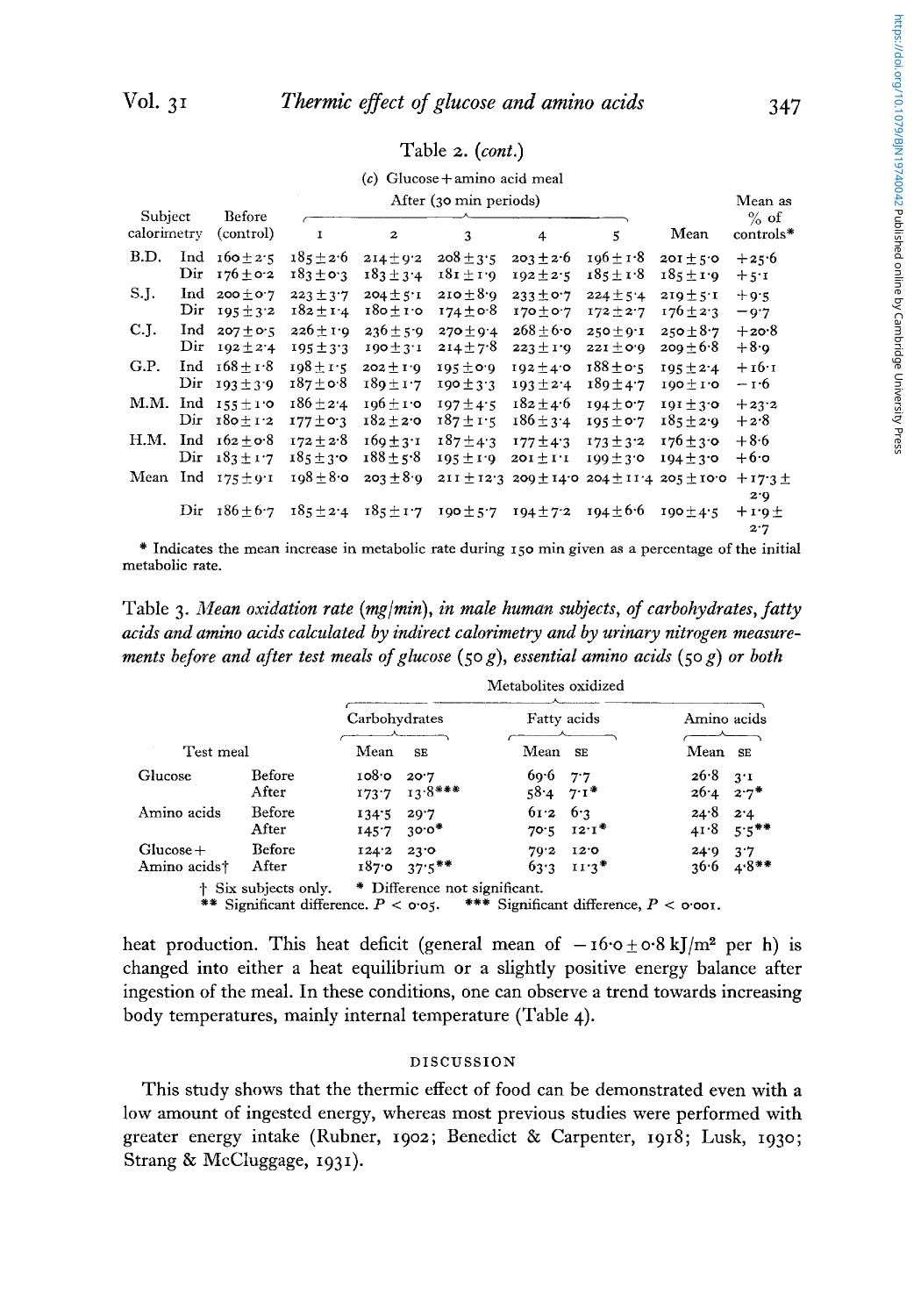| Test meal   |         | Initial $T$ ( $^{\circ}$ C) | Final $T$ (°C)   | $\Delta T$      | Paired t test                |
|-------------|---------|-----------------------------|------------------|-----------------|------------------------------|
| Glucose     | $T$ int | $36.59 \pm 0.13$            | $36.72 \pm 0.08$ | $0.13 \pm 0.04$ | <b>NS</b>                    |
|             | $T$ cut | $33.82 \pm 0.11$            | $33.95 \pm 0.10$ | $0.13 + 0.05$   | NS                           |
| Amino       | $T$ int | $33.66 \pm 0.10$            | $36.88 \pm 0.10$ | $0.22 + 0.00$   | NS                           |
| acids       | $T$ cut | $33.83 \pm 0.09$            | $33.94 \pm 0.11$ | $0.11 + 0.07$   | NS                           |
| $Glucose+$  | $T$ int | $36.56 \pm 0.10$            | $36.82 \pm 0.09$ | $0.26 + 0.04$   | $P <$ 0.01                   |
| amino acids | $T$ cut | $33.68 \pm 0.10$            | $33.83 \pm 0.13$ | $0.15 + 0.05$   | $P < \text{o}$ or $\text{o}$ |
| Mean        | $T$ int | $36.62 \pm 0.06$            | $36.81 \pm 0.05$ | $0.19 \pm 0.05$ | $P <$ 0.01                   |
|             | $T$ cut | $33.78 \pm 0.06$            | 33.91 ± 0.08     | $0.13 + 0.05$   | $P < \text{o}$ o 2           |

Table **4.** *Initial and jinal temperature (T), internal (int) and cutaneous (cut), of male human subjects measured at 5 min and* 145 *min respectively after ingestion of a meal* 

NS, non-significant.

Since the thermic effect of amino acids lasts longer than that of glucose, a small part of the total effect has not been measured within the test period. However, this appears to be a small cause of error, since most measurements of metabolic rate were on the way to reaching their initial value towards the end of the test. In all individual cases, the value for the last 30 min period is equal to, or more frequently lower than, the mean value for the test period.

We have recalculated our results according to the classical concept for SDA. With a 840 kJ (200 kcal) oral load of glucose, **a** specific effect of **4** % corresponds to a metabolic increase of  $33.5$  kJ. In our study, we found  $101.9$  kJ, or a sDA of  $12.1\%$ . With the **840 kJ** amino acid loads, the classically predicted extra metabolism should be **30%**  of this ingested energy, or 252 kJ. We found **139** kJ for the test period, or a SDA of **16.5 yo.** According to Forbes, when glucose and proteins are combined, the dynamic effect is  $12.5\%$  less than that predicted from the sum of their individual effects (Ganong, **1969):** therefore, with the glucose+amino acid load (1680 kJ), the extra metabolism should be **29.7** %, or **498** kJ. In this study, wc found **142** kJ only, or a SDA of  $8.5\%$ . These results illustrate the protein-sparing effect of carbohydrates in man.

Our results show that, during the test period, the increase in energy expenditure was little affected by the nature or even by the amount of the nutrients and therefore is quite different from that described in the classical concept of **SDA.** 

Our results are in agreement with those of Gomez *et al.* **(1g72),** who observed in human subjects a mean increase in metabolic rate of 11% during the 3 h following a 1680 **kJ (400** kcal) oral glucose load, and with a recent study of Garrow **(1973),** who studied the thermic effect of three meals with a larger energy content of **2720** kJ (650 kcal). This author observed an increase by **12%** of the metabolic rate with a glucose meal, by  $17\%$  with gelatin, and by  $15\%$  with milk proteins + glucose.

The larger thermic effect of proteins reported in the early literature might be simply explained by the fact that restrained animals (dogs) felt livelier and were more active when they received a large amount of meat than when they got an equivalent amount of energy as carbohydrates.